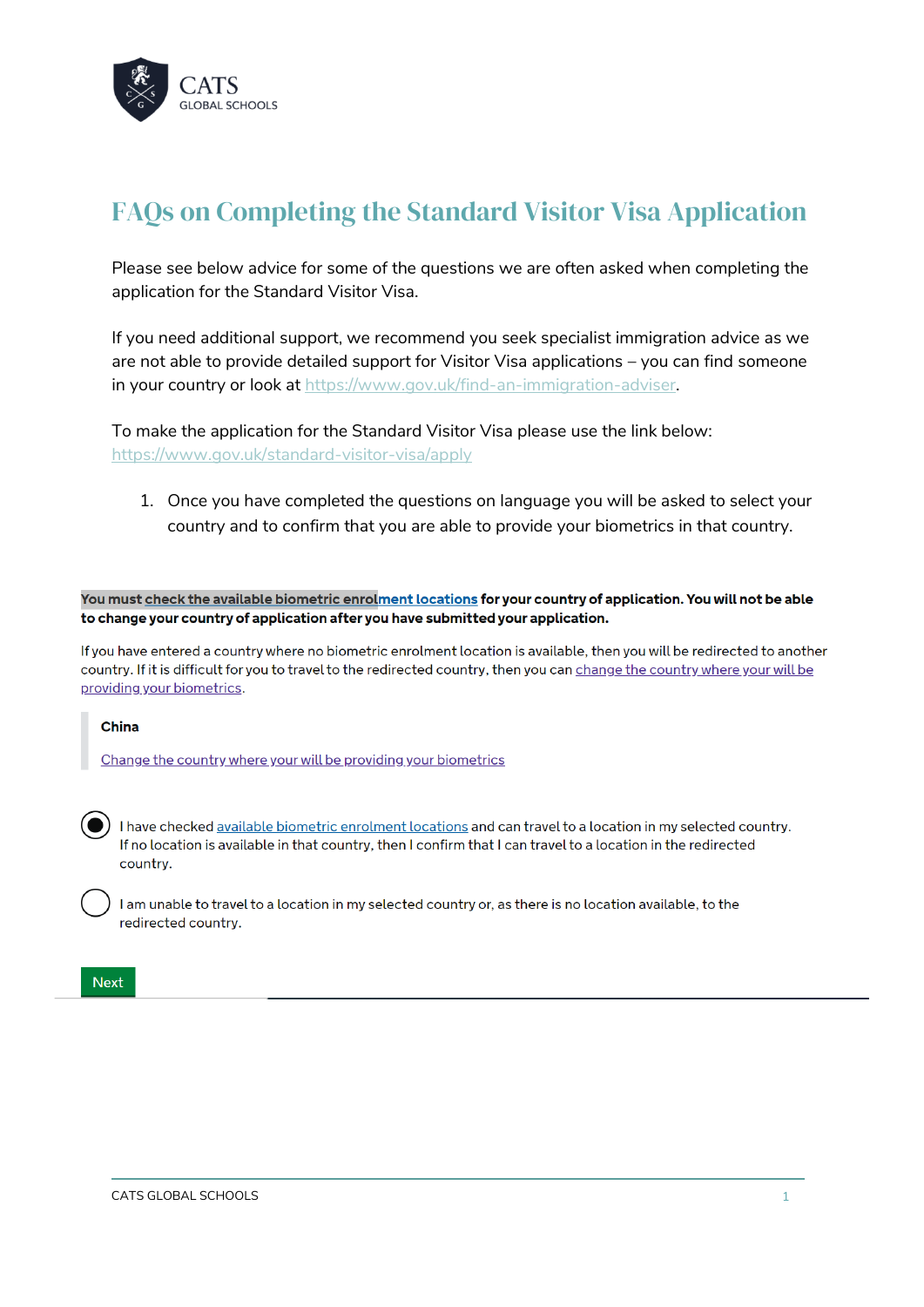

2. Once these pages are completed you will then start your visa application. You will be asked to register a suitable email address and provide your personal details as well as any criminal convictions and travel history. You will also be asked to state the reason for your visit.

| What is the main reason for your visit to the UK?                                                   |
|-----------------------------------------------------------------------------------------------------|
| Tourism (including visiting family and friends)                                                     |
| Business (including sports and entertainment)                                                       |
| Transit through the UK                                                                              |
| Academic visit (including teaching, exchange and visiting as a dependant<br>of an academic visitor) |
| Marriage or civil partnership                                                                       |
| Private medical treatment or organ donation                                                         |
| I have a ticket for a major sporting event in the UK                                                |
| Short-term study (up to 6 months), including recreational course                                    |
| Other - I am visiting for another reason                                                            |
|                                                                                                     |
| Date you plan to arrive in the UK                                                                   |
| Enter date in the format DD MM YYYY                                                                 |
| Month Year<br>Day                                                                                   |
|                                                                                                     |
| Date you plan to leave the UK                                                                       |
| Enter date in the format DD MM YYYY                                                                 |
| Month Year<br>Day                                                                                   |
|                                                                                                     |
| Save and continue<br>Cancel                                                                         |
|                                                                                                     |
| Return to this application later                                                                    |

Show and edit answers